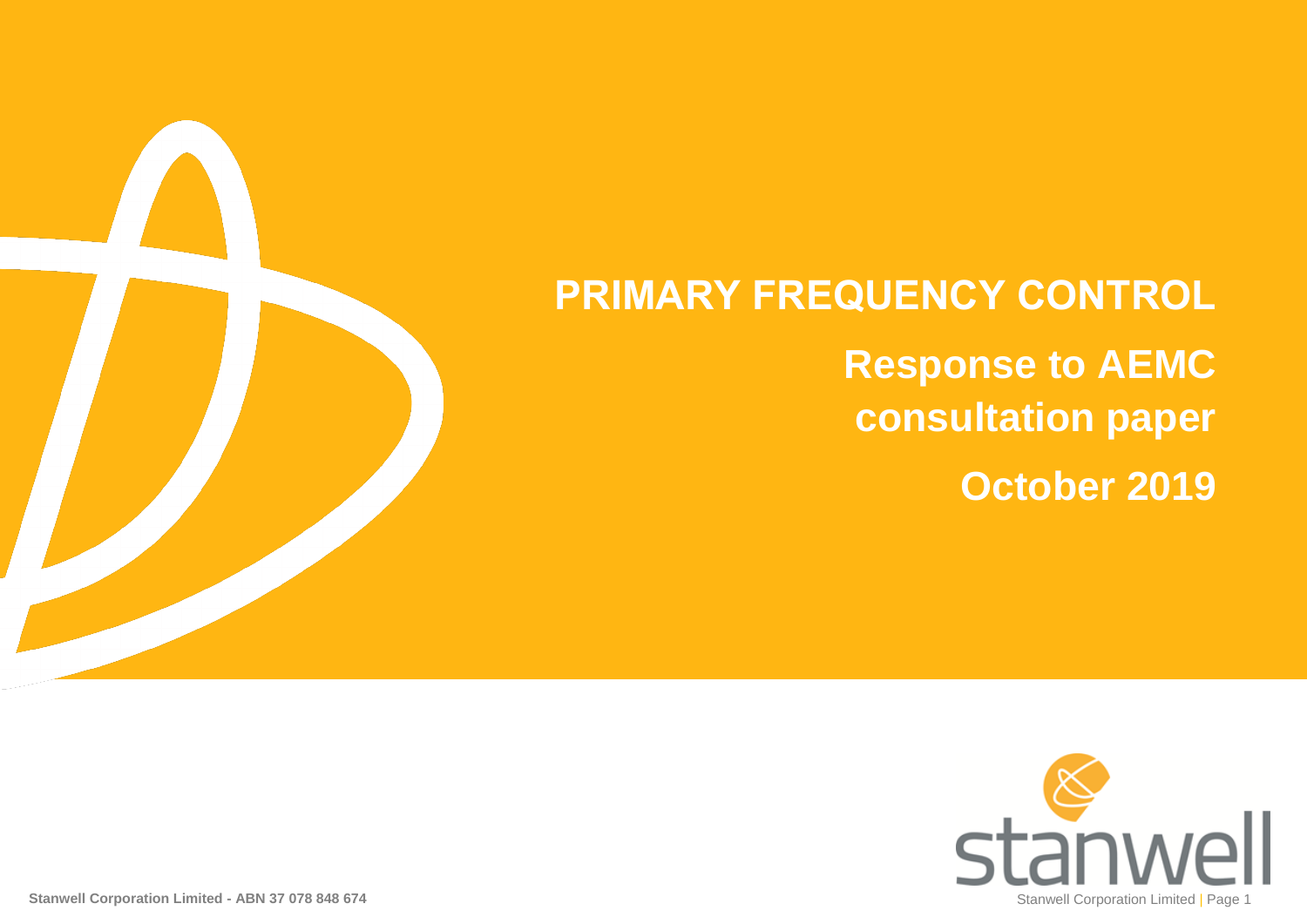| 1.           |                                                                     |  |
|--------------|---------------------------------------------------------------------|--|
| 2.           | Progressing the Frequency Control Frameworks Review 3               |  |
| 3.           |                                                                     |  |
|              |                                                                     |  |
|              |                                                                     |  |
| $\mathbf{4}$ |                                                                     |  |
|              |                                                                     |  |
|              |                                                                     |  |
|              |                                                                     |  |
|              |                                                                     |  |
|              |                                                                     |  |
|              |                                                                     |  |
|              |                                                                     |  |
|              |                                                                     |  |
|              |                                                                     |  |
|              |                                                                     |  |
| 5.           | Stanwell active in working with industry on goodwill, voluntary     |  |
| 6.           |                                                                     |  |
| 7.           | Appendix 1 - International comparison of selected primary frequency |  |

#### <span id="page-1-0"></span>**1. Executive summary**

Stanwell appreciates the opportunity to provide feedback on the Australian Energy Market Commission's (AEMC's) Mandatory Primary Frequency Response Consultation Paper.

Stanwell recognises the need for effective frequency control in the National Electricity Market (NEM) and considers Primary Frequency Control (PFC) a valuable contributor to maintaining a secure and reliable power system. Stanwell supports continued consideration of longer term incentive-based proposals, in alignment with the FCFR which was jointly agreed by AEMO and the AEMC.

Stanwell also acknowledges the strong message from the Australian Energy Market Operator (AEMO), which has been adopted by the AEMC, that PFC is an immediate system security need. We also acknowledge that frequency control within the Normal Operating Frequency Band (NOFB) has deteriorated faster than expected during the Frequency Control Frameworks Review (FCFR) and consider that incentivising PFC is a priority.

Stanwell opposes the mandatory PFC solution proposed by AEMO. It appears likely to achieve little certainty of improved frequency control, with significant cost and will undermine, if not eliminate, investment signals which are needed to ensure supply of PFC in the future. AEMO has also not clearly demonstrated why PFC provision should be mandated in lieu of other potential options.

Stanwell proposes an alternative approach that can be implemented quickly. Stanwell suggests the AEMC broaden the existing system security service provisions for inertia and system strength to include PFC. This approach would give AEMO the ability to contract for PFC directly with generators. Contracting was identified in the FRFR as a potential interim step and would provide a simple method to efficiently improve frequency performance while allowing time to properly consider an effective longer term solution.

Stanwell has also been active amongst industry in considering how it can use its generators to improve PFC on an interim basis. The aim would be to satisfy the immediate frequency control need, while informing proper consideration of an efficient, longer term solution. With strong support from AEMO this action from industry may be possible, however it is likely to be faster and legally simpler for the AEMC to adopt Stanwell's proposal of allowing AEMO to contract with individual generators for PFC.

Stanwell welcomes the opportunity to further discuss this submission. Please contact Luke Van Boeckel on (07) 3228 4529 or at [Luke.VanBoeckel@stanwell.com.](mailto:Luke.VanBoeckel@stanwell.com)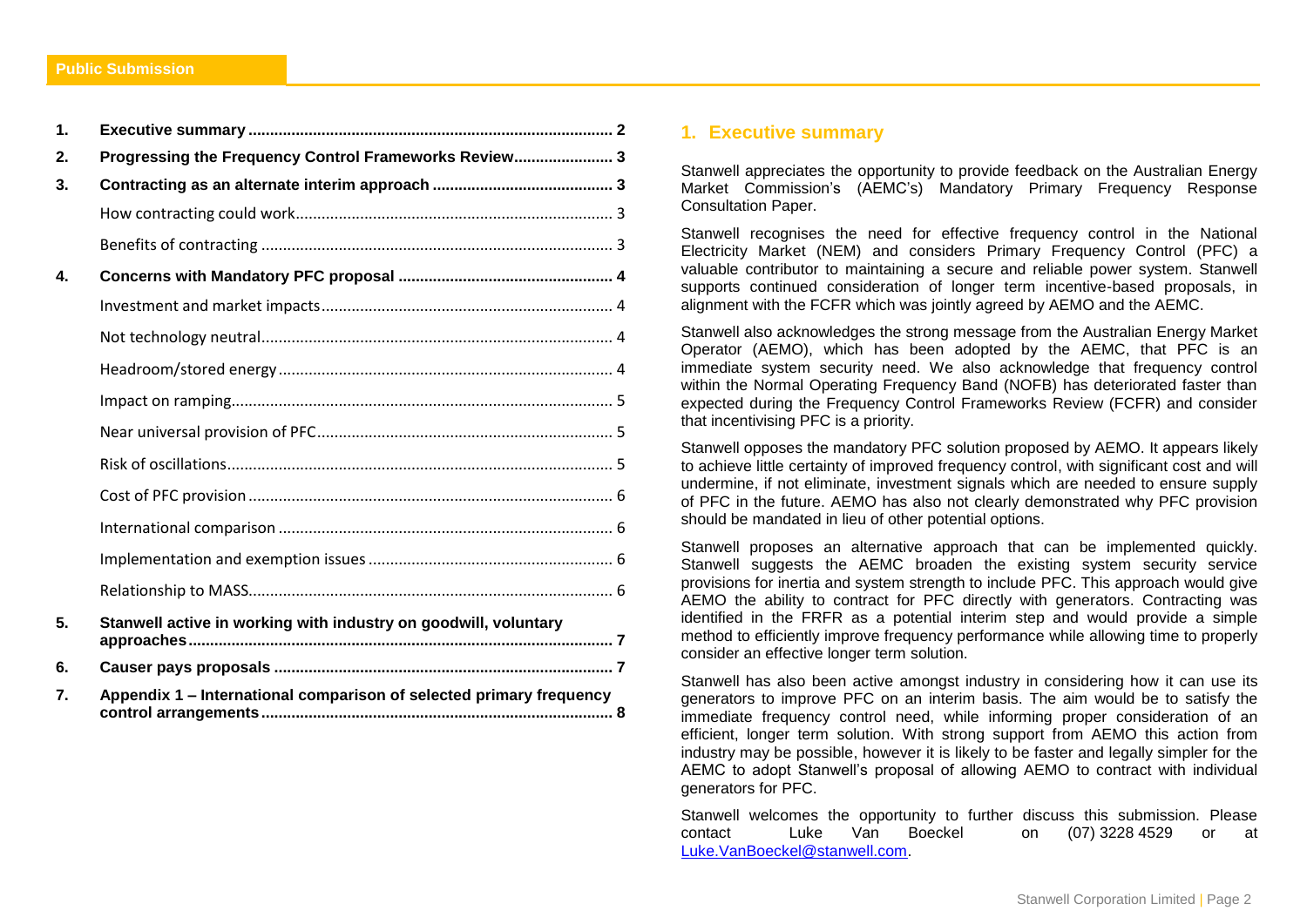## <span id="page-2-0"></span>**2. Progressing the Frequency Control Frameworks Review**

The AEMC's 2018 Frequency Control Frameworks Review (FCFR) examined a range of options to address worsening frequency performance under normal operation. The FCFR also specified a clear work plan that was agreed jointly between the AEMC and AEMO. The apparent lack of progress on that work plan, especially the deferral and cancellation of the mainland trials, have limited the availability of detailed information on the requirements of the system. The AEMO proposal for mandatory provision of PFC appears to be at least in part a reaction to this lack of detailed information.

The FCFR concluded that an incentive-based mechanism was the most appropriate method of procuring the frequency services in the future NEM. Stanwell notes this is in alignment with AEMO's statements at the time, *"Generators would need to be incentivised or compensated for operating in this manne*r [providing headroom for primary frequency control]"<sup>1</sup>. Stanwell has been surprised by AEMO's apparent change in approach within one year. Stanwell continues to support the findings of this review and the need for primary frequency response to be properly incentivised. An incentive based approach will support the next generation of investment, ensuring security needs are met into the future.

# <span id="page-2-1"></span>**3. Contracting as an alternate interim approach**

#### <span id="page-2-2"></span>**How contracting could work**

Stanwell supports AEMO having the ability to contract with generators for the provision of PFC, similar to its current authority to contract for inertia and system strength<sup>2</sup>. This is preferable to AEMO having the ability to contract for PFC through the Network Support and Control Ancillary Services (NSCAS) framework as the NSCAS framework is more constraining on AEMO.

As with AEMO's ability to procure inertia and system strength, provision of PFC via contracts would be an interim solution to address the immediate frequency control

 $\overline{a}$ 

need while the AEMC, AEMO and industry work towards a more efficient, longer term solution.

AEMO could publish an expression of interest to all generators based on the parameters underpinning its rule change proposal (deadband, droop, sustained duration, etc). AEMO's expression of interest presumably would also include a megawatt (MW) headroom requirement to guarantee the provision of PFC. Generators could then respond with offers to supply the service.

The offers could be structured to comprise an upfront cost as well as an enablement fee for the headroom reserved (\$/MW/minute). The upfront cost draws upon AEMO's proposal based on the cost to make plant changes to provide the service (but would not require the administrative overhead and lead time of AEMO approving the basis of the cost and processing the claim).

AEMO could then select the appropriate mix of generators based on location, service/deadband offered, amount of headroom offered, technology, outage rates, price and the determined need. Stanwell proposes that AEMO would then have significant flexibility in selecting the combination of generators to meet the frequency control need. This would allow low cost, non-conforming offers (such as wider deadband or lower droop) to be accepted if they would be beneficial to improving frequency control, in combination with higher cost, conforming offers.

#### <span id="page-2-3"></span>**Benefits of contracting**

Contracting as an interim solution has a number of benefits:

- 1. Allows AEMO to procure a guaranteed amount of PFC, including headroom thereby improving frequency performance from current state;
- 2. Simple solution that can be implemented quickly with immediate benefits;
- 3. AEMO has the opportunity to build the provision of services over time, observing the impact of each incremental plant on frequency, other plant, system oscillations and to limit the amount of PFC procured to match the quality of frequency control desired;
- 4. Would likely address frequency issues with a limited number of contracts (certainly the number of contracted generators would be less than near universal provision under AEMO's proposal);
- 5. Likely to be less expensive than AEMO's proposal given reduced upfront costs from less than 100% provision, and less time and expense for AEMO and participants in upgrading unsuitable plant, applying for exemptions and redoing Generator Performance Standards;

<sup>1</sup> AEMO response to AEMC request for advice, March 2018

<sup>2</sup> For example NER Chapter 4, 4.4.5(a) "(a) *AEMO* may at any time *enable* a range and quantity of *system strength services* to maintain the minimum *three phase fault level* at a *fault level node* when the *three phase fault level* at the *fault level node* would otherwise be below the minimum *three phase fault level* or when reasonably considered necessary by *AEMO* to maintain the *power system* in a *secure operating state*.".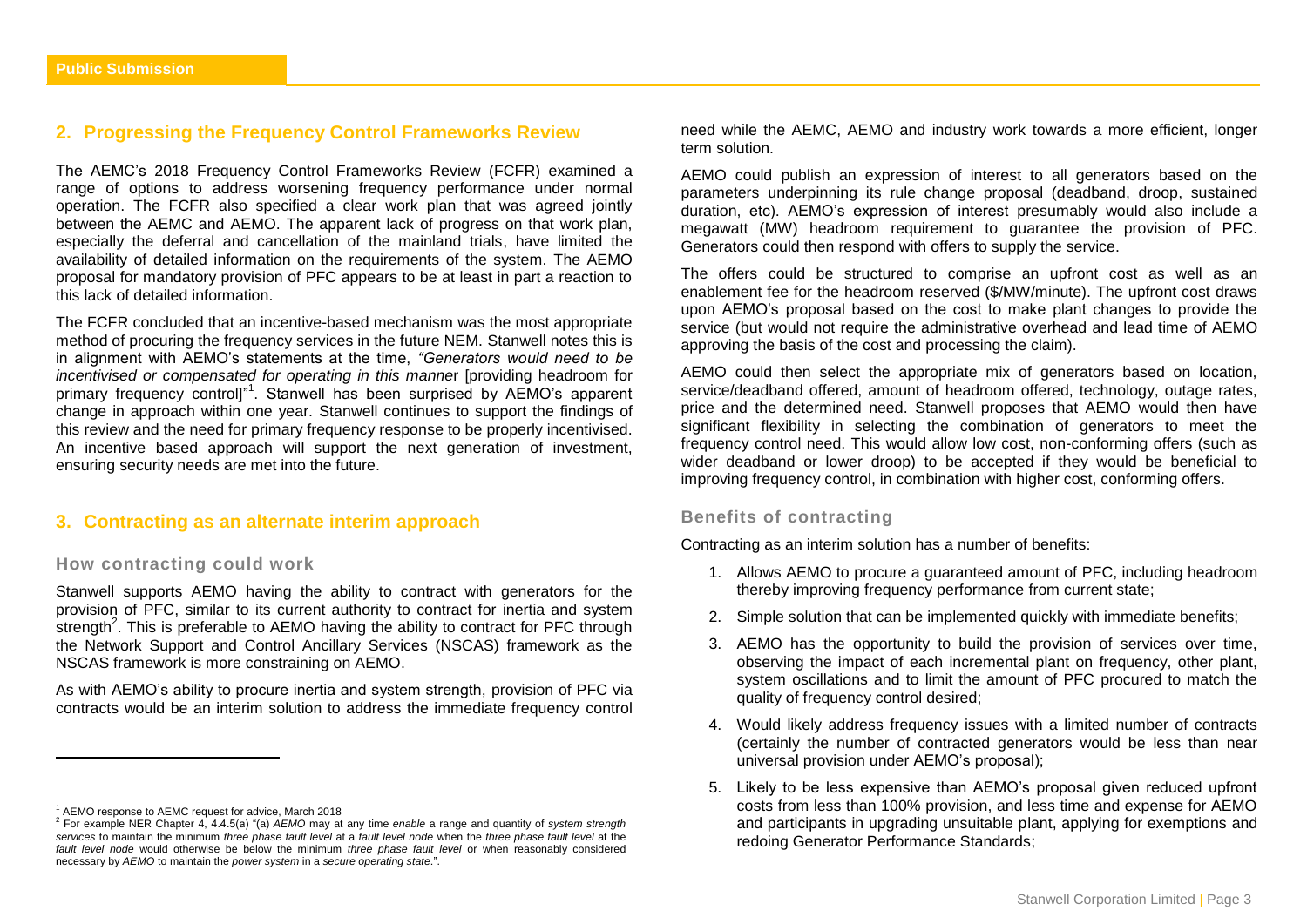6. Provides a clear price signal to new investment, putting a price on a necessary service for future capability.

# <span id="page-3-0"></span>**4. Concerns with Mandatory PFC proposal**

#### <span id="page-3-1"></span>**Investment and market impacts**

Stanwell is concerned that the mandatory, uncompensated provision of PFC will inhibit further development of a market or other incentive based solution as envisaged in the FCFR. This would have long term implications as without a price signal, new sources of PFC are not incentivised and the system may not have the effective PFC capability it requires. Even if new sources are mandated AEMO acknowledges that the natural headroom available now to provide PFC will decline: *"In the future, as non-synchronous generation continues to displace thermal generation, the 'natural' headroom might be expected to decline, as these generators tend to always operate at their maximum potential output."<sup>3</sup>* This implies that the mandated solution may not be resilient to the future generation mix.

The mandatory proposal will also significantly impact the contingency Frequency Control Ancillary Services (FCAS) market, likely saturating the market, again diluting the price signal for new investment in these services.

AEMO note that they expect the providers to adjust their offer prices to compensate for the non-payment for PFC. Given the size of the contingency FCAS markets and the proposed near-mandatory provision the only potential avenue for cost recovery is through the energy market.

Assuming a similar increase in offer price in either case, the fact that the energy market is far larger than the contingency market means the total cost impact on consumers of increased energy prices compared to increased FCAS prices would be significant.

#### <span id="page-3-2"></span>**Not technology neutral**

 $\overline{a}$ 

Although the rule change appears to be technology neutral as it applies to all generators, the reality is that PFC is not provided unless headroom/stored energy is available to provide the response.

Stanwell's investigation of the technologies that will have natural headroom available reveals that the some technologies will rarely have headroom available and therefore will rarely provide a PFC raise service. AEMO has noted this as well, *"in order to actually provide upwards headroom, a solar (or wind) generator must be pre-curtailed."<sup>4</sup>* This burdens other technologies with providing the majority of the PFC service, thereby defying the principles of technology neutrality.

AEMO's rule change proposal also emphasises in the section "Optional providers of PFR" that it is large, 200MW+ synchronous generators that are typically online who will have the biggest impact on frequency control. The corollary to this situation is that these technologies will face the largest burden under the rule change.

Batteries also appear to be overly burdened by the rule change. Stanwell understands that the headroom of batteries will be fully utilised, if necessary, until the battery is depleted. In addition, the expected increased and regular cycling due to the rule change will greatly reduce the operating life of the battery.

#### <span id="page-3-3"></span>**Headroom/stored energy**

AEMO's proposal does not require any headroom or stored energy to be reserved. In the case of under-frequency events such as the sudden loss of a large generator, if a steam generator is operating without headroom (irrespective of whether it is operating at maximum capacity) no primary frequency response can be provided. This is regardless of the droop curve, dead band settings or governor enablement.

To enable the cheapest operating costs for the benefit of consumers, Stanwell routinely operates with minimal headroom, only reserving headroom when we are specifically enabled for contingency raise FCAS or when required for ramping.

With no headroom requirement, AEMO is relying on natural headroom being available (in addition to headroom obtained through the contingency market) but can not guarantee whether it will be available when needed. This appears to negate the effectiveness of the rule change. It also further burdens those generators who through their enablement for contingency raise FCAS are obliged to carry the necessary headroom.

With the mandated tight deadband, contingency providers (providing a primary rather than switched response) will begin responding to frequency changes within the NOFB. If no natural headroom is available, the only generators that will respond in this region of the NOFB will be these contingency FCAS providers.

 $\overline{a}$ 

<sup>3</sup> AEMO response to AEMC request for advice, March 2018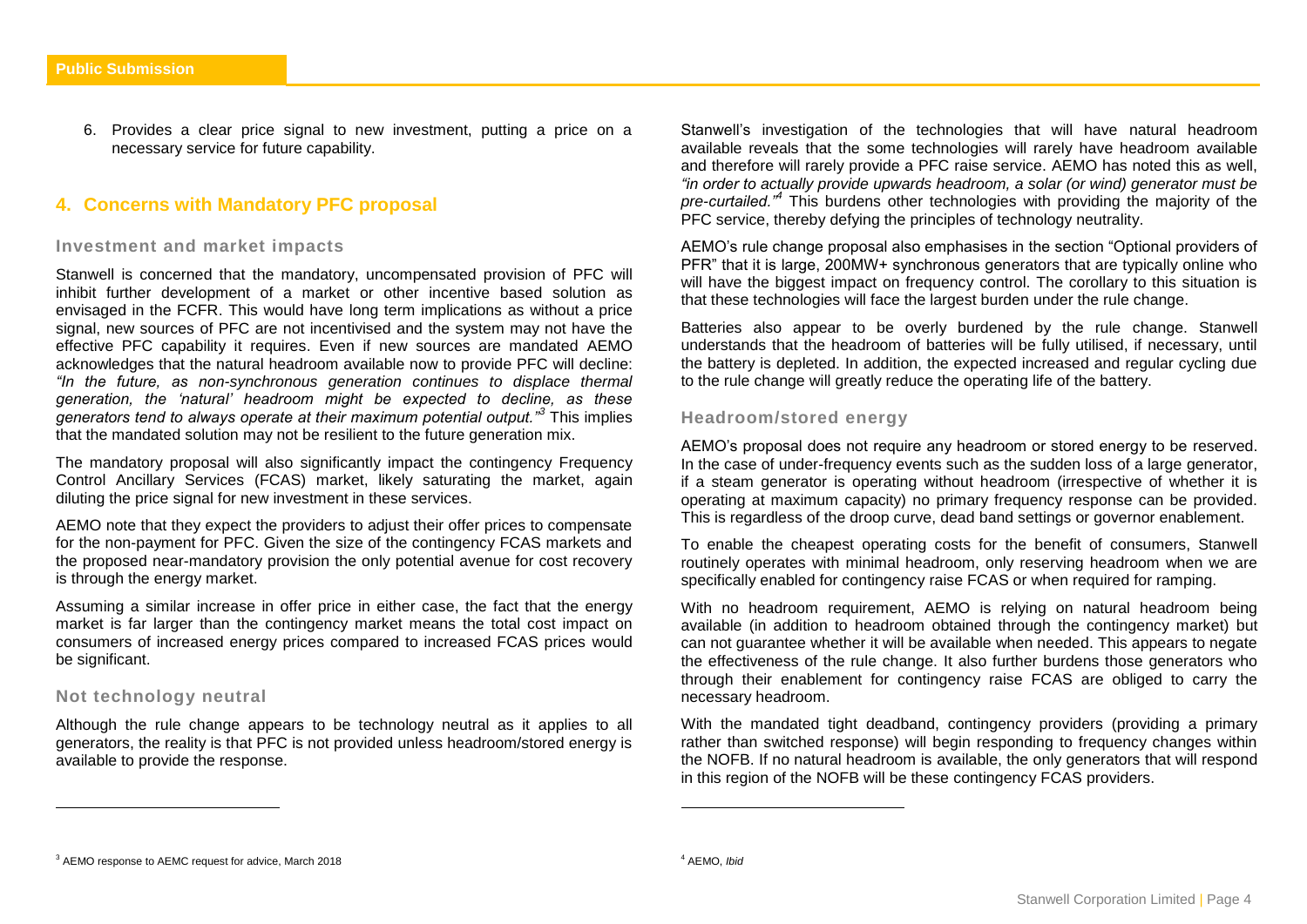Having contingency FCAS providers used to maintain frequency within the NOFB confuses the purpose of the contingency market. With contingency headroom utilised for PFC there may not be an adequate response to actual contingencies.

Sufficient headroom will also be increasingly important within a high renewables context. During under frequency events, the ability of wind and solar plants to provide a primary frequency response will be limited by their current operational mode of running at maximum potential output at all times.

#### <span id="page-4-0"></span>**Impact on ramping**

 $\overline{a}$ 

The increasing penetration of variable renewable energy (VRE) sources will necessitate faster ramp rates from existing generation<sup>5</sup>, in order to match supply and demand.

As discussed earlier, Stanwell reserves headroom to assist in meeting ramping requirements<sup>6</sup>. If the local frequency exceeds the mandated deadband, Stanwell's headroom reserved for ramping will be utilised for primary frequency response. This may leave Stanwell unable to meet our ramping obligations. Stanwell requests the AEMC clarify whether AEMO's proposal for not penalising generators for providing a beneficial frequency response also extends to ramping requirements.

#### <span id="page-4-1"></span>**Near universal provision of PFC**

AEMO proposes mandating PFC on all generators, exempted on a case by case basis. This is despite the pre-NEM arrangement in various Australian States where only a selected group of suitable generators were assigned to provide PFC at any point in time, and the rest were not. Indeed PFC obligations were also rotated through the pool of suitable generators to avoid overburdening any one set of machines<sup>7</sup>.

In addition, the Tasmanian Frequency Control Test, conducted in isolation from the mainland NEM from  $13^{\text{th}} - 28^{\text{th}}$  May 2018, reduced or removed deadbands on

approximately 30% $<sup>8</sup>$  of the available generation capacity and found that this was</sup> sufficient to observe a*, "very clear improvement in system frequency performance*" 9 This result was despite the higher degree of frequency volatility normally observed in Tasmania compared to the mainland NEM, as an effect of the smaller market size.

Although the Tasmanian market is very different to the mainland and the results are not directly transferrable, these results do imply that universal provision is likely to be excessive-adding unnecessary cost..

Inevitably in a system there will be low cost and high cost providers. AEMO's proposal is to exempt infeasibly high cost providers but still require customers to pay for all other providers (through upfront upgrades and ongoing costs via costs included in energy market offers). If the actual requirement is even slightly below AEMO's cutoff (of feasibility not efficiency) then consumers are paying too much.

#### <span id="page-4-2"></span>**Risk of oscillations**

 $\overline{a}$ 

Stanwell is concerned that the rule change proposal does not thoroughly examine the possible interactions of different generators with varied response characteristics and governor attributes providing a near-instantaneous response to system frequency deviations.

Different technologies will have inherently diverse temporal limitations on frequency responsiveness and sustainment. It is important that generators with the headroom to provide a primary response to a local frequency disturbance are capable of sustaining this response prior to secondary frequency controls being initiated. This may not always be possible in an environment dominated by variable renewable energy sources. A mismatch of primary and secondary interactions will result in further frequency oscillations, and likely incur additional wear-and-tear costs to plants, whilst at the same time diminishing system stability.

Stanwell cautions that the application of revised settings to the governors of generating units required to provide PFC should be subjected to a co-ordinated approach under the oversight and approval of the relevant Network Service Providers (NSPs) and AEMO. Failure to do so may give rise to further risk of oscillations between machines and their various controllers (ie governors, excitation systems, power system stabilisers, protection systems etc).

<sup>5</sup> "..An increasing proportion of the generation mix during the middle of the day is expected to be supplied by solar generation (and to a lesser degree, wind generation). Solar generation can be highly variable – more so than other types of generation – as it responds very quickly to intermittent clouding. Analysis of the existing utility-scale solar farms in the NEM shows that changes in output >50% of rated capacity may be expected to occur within 4 seconds", AEMO response to AEMC request for advice, March 2018

<sup>6</sup> "the lower of 3MW/minute or 3% of the maximum *generation* provided", Chapter 10, Clause 3.8.3A, National Electricity Rules

 $^7$  This was certainly operational practice in the QEC prior to interconnection with NSW. We have not been able to find one of the old faxed daily generation dispatch and frequency control instructions as reference.

<sup>&</sup>lt;sup>8</sup> 30% is based on nameplate capacity of the reported participants divided by the average daily available capacity in the TAS

<sup>&</sup>lt;sup>9</sup> Tasmanian Frequency Control Tests Summary Report, F&M Ringrose, December 2018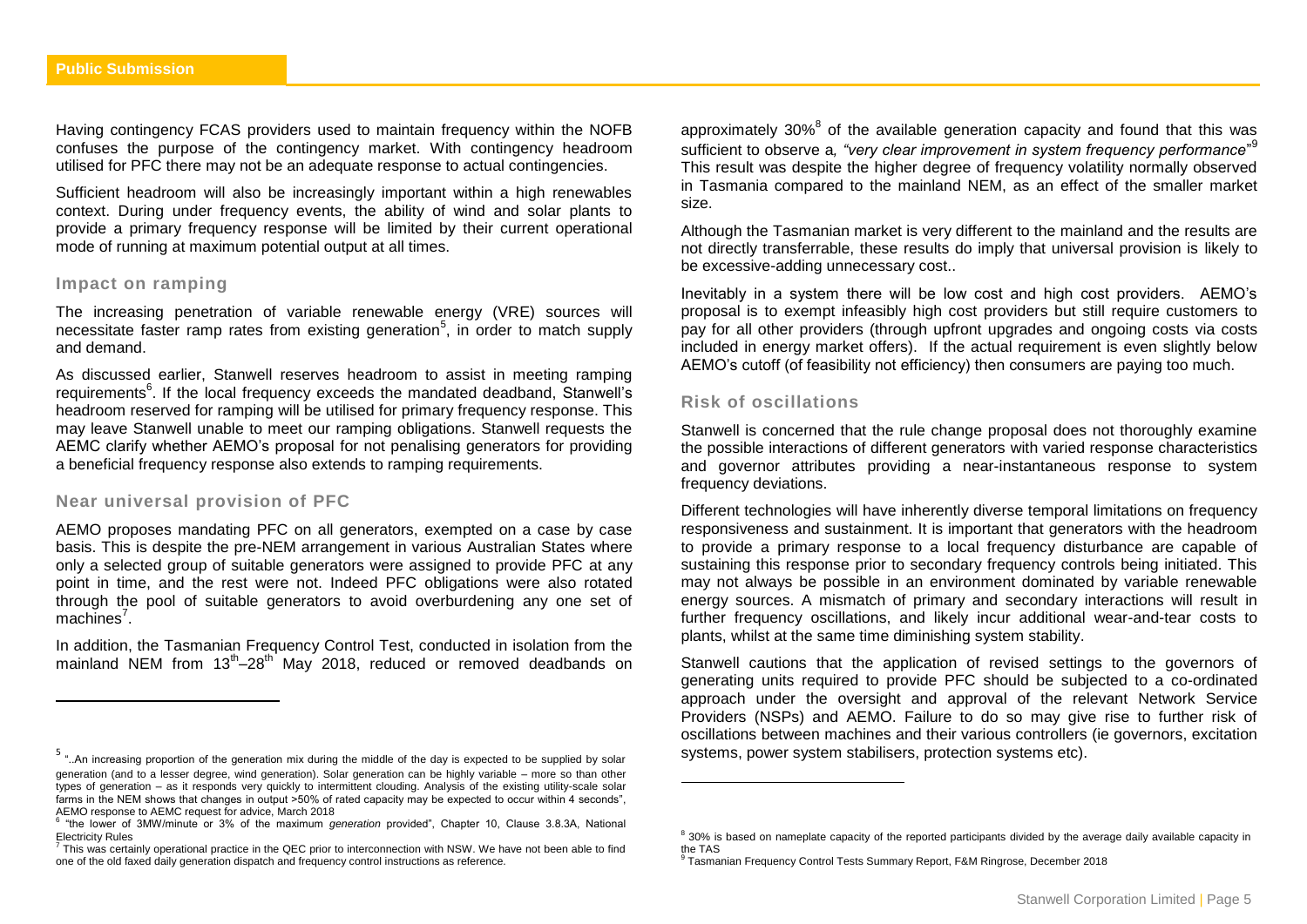#### <span id="page-5-0"></span>**Cost of PFC provision**

The additional costs to plant for remaining primary frequency responsive are twofold. Firstly, operating at a partial load level in order to provide headroom incurs the opportunity cost of missed energy revenue and potential green certificates. In the absence of a clear headroom requirement, proper incentives which appropriately value curtailed energy must exist in order for generators to provide headroom in future, particularly for those generation technologies which have no intrinsic ability to withhold energy. Secondly, movement costs are incurred as plants constantly adjust output in response to grid conditions. This increases wear-and-tear and ultimately reduces unit efficiency, with thermal generators requiring additional fuel per unit of generation over time.

Included within this movement cost is the cost of movement enablement. For thermal generators, this requires generating extra steam pressure in addition to the steam pressure setpoint maintained to allow ramping to dispatch targets. This higher boiler pressure creates a continuous cost and reduction in efficiency arising from burning fuel to create high pressure steam and then throttling it across a control valve without extracting any valuable energy from it.

It is important that these additional costs are not understated and appropriately compensated in order to secure frequency services and incentivise the next generation of investment.

Given the proposed rule change does not require headroom, the cost of its provision has not been given due consideration. This is a serious practical oversight and represents a risk to both system security and to industry as it will likely compromise the efficacy of the rule change if implemented, thus requiring further addendums. If the rule is to proceed. Stanwell suggests the specification of headroom be removed from AEMO's Primary Frequency Response Requirements document and placed in the Rules. This would give industry certainty that any change to this important requirement would proceed through an AEMC-led consultation process.

#### <span id="page-5-1"></span>**International comparison**

Declining frequency stability is not an issue unique to the NEM, however, the NEM is unique amongst energy markets in that energy and frequency control ancillary services are solved through co-optimised energy and FCAS dispatch. Additionally, in most other market regions, including the North American Eastern and Western Interconnections, and the Continental European Interconnection, market areas are subsets of entire synchronous systems and optimise their own individual dispatch and frequency maintenance obligations to their tie-line bias control.

Appendix 1 compares the frequency control arrangements in selected international markets. As can be seen, in both Eirgrid and National Grid, which both have a deadband matching AEMO's proposed  $\pm 0.015$ Hz, capacity or headroom is reserved and financially compensated for.

#### <span id="page-5-2"></span>**Implementation and exemption issues**

Both the process for implementing the rule change, and the process for exempting generators that cannot provide the service (or that by doing so reduce frequency performance - such as through causing oscillations) are unclear.

Stanwell is concerned that the process may be arbitrarily applied. For example, if generators are adjusted one at a time, the earliest adjusted units take on a greater share of the initial frequency burden compared to those generators added later. Also, if generators are adjusted one by one to the point where frequency performance is excellent, there may be no incentive for AEMO to continue working and paying for additional generator adjustments, again leaving the initially adjusted generators disadvantaged. The same disadvantage occurs when the next generator added causes frequency oscillations and is then exempted.

Stanwell's contracting proposal removes these issues as the contracted parties have voluntarily offered to provide the service (including headroom) at a price commensurate with the cost.

#### <span id="page-5-3"></span>**Relationship to MASS**

 $\overline{\phantom{a}}$ 

AEMO have verbally advised<sup>10</sup> that they intend to revise the Market Ancillary Services Specification (MASS) to recognise the primary frequency response provided by generators contracted for contingency services, from the edge of the mandated deadband. Under this proposal, generators enabled for contingency services will begin providing a primary frequency response from the edge of the mandated deadband, rather than the edge of the Normal Operation Frequency Band (NOFB) as is currently the case. Stanwell questions what this means for actual contingencies (rather than frequency excursions due to normal operation). It may be possible that contingency providers have exhausted their headroom through normal operation and are thereby unavailable for an actual contingency. This inadvertently reduces the resilience of the system.

 $10$  AFMO teleconference with AFC,  $11<sup>th</sup>$  October 2019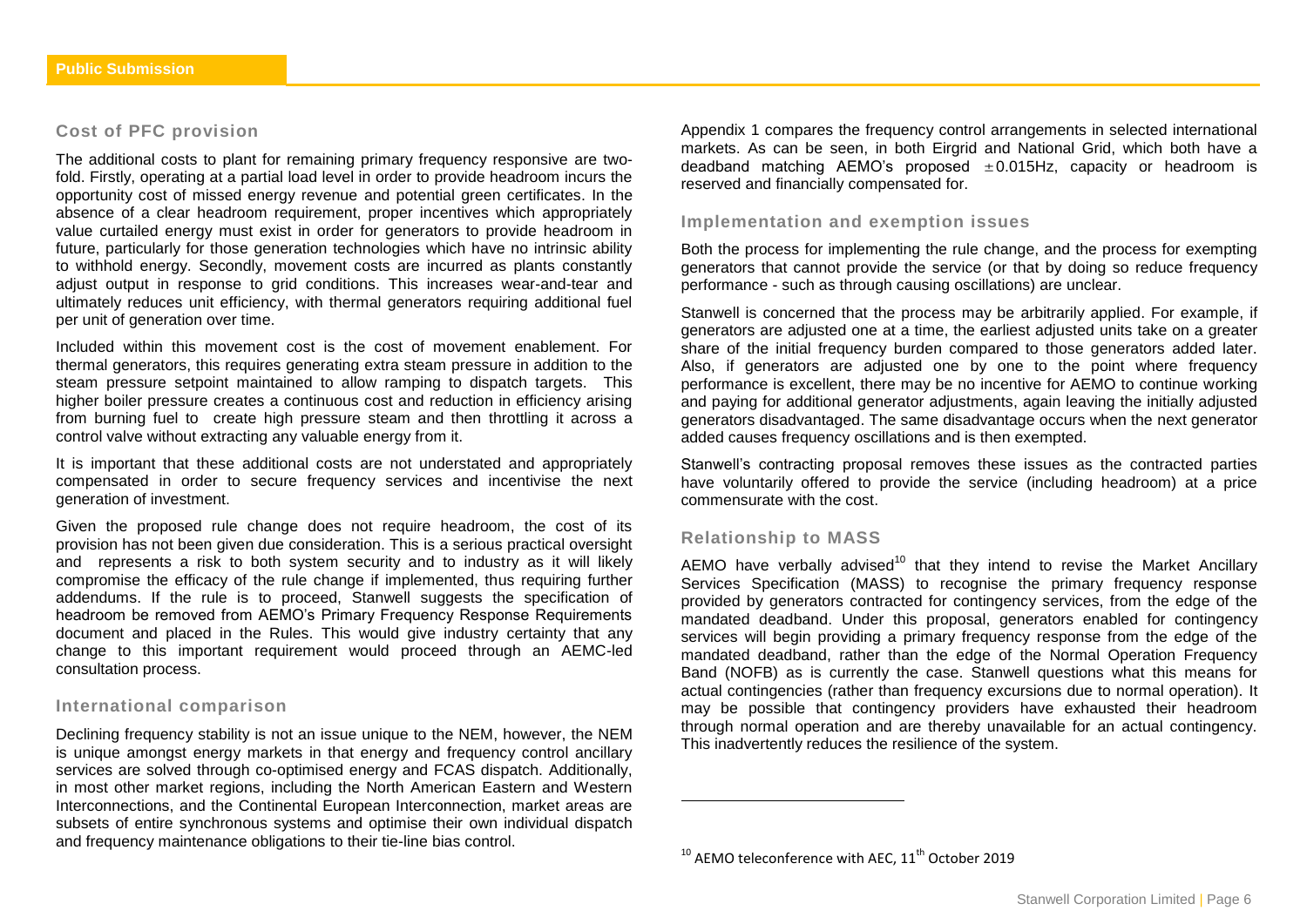# <span id="page-6-0"></span>**5. Stanwell active in working with industry on goodwill, voluntary approaches**

Stanwell has been a part of discussions to consider whether the provision of PFC on a voluntary basis would be appropriate. Initially these discussions were focussed on reinstating a mainland PFC trial, but later evolved to discussion of whether generators could voluntarily provide PFC that met the needs of the AEMC and AEMO, outside of a trial.

These discussions are a goodwill gesture from industry to improve frequency performance in the short term, allowing the AEMC and AEMO to return their focus to the longer term incentive-based FCFR solutions.

With strong support from AEMO this action from industry may be possible, however it is likely to be faster and legally simpler for the AEMC to adopt Stanwell's proposal of allowing AEMO to contract with individual generators for PFC.

### <span id="page-6-1"></span>**6. Causer pays proposals**

AEMO proposes to exempt from causer pays generators that have their frequency response set to provide a PFC service (with no obligation to reserve headroom). Although this proposal now appears redundant, Stanwell does not support it.

The proposal undermines the incentives to meet dispatch targets in a linear fashion and thereby assist with frequency performance rather than responding to it. For example, an exempt generator that is routinely off target has no incentive under the proposal to improve its performance.

The proposal also burdens consumers and generators who are not able to make the frequency change with a greater share of the causer pays cost.

The cost saving for large generators in being exempt from causer pays also does not adequately compensate for the cost of providing primary frequency response. The proposal is therefore not an alternative to a longer term incentive based approach to PFC provision.

AEMO also seeks to clarify in the Rules that strict compliance with dispatch instructions should not take priority over the provision of frequency response. Stanwell supports this change and asks the AEMC to extend it to generators' ramping requirements. As discussed earlier, headroom reserved by Stanwell for ramping could be monopolised by AEMO for frequency response if the mandatory rule change is successful. This means that by providing a frequency response, Stanwell is not able to meet its ramping requirements.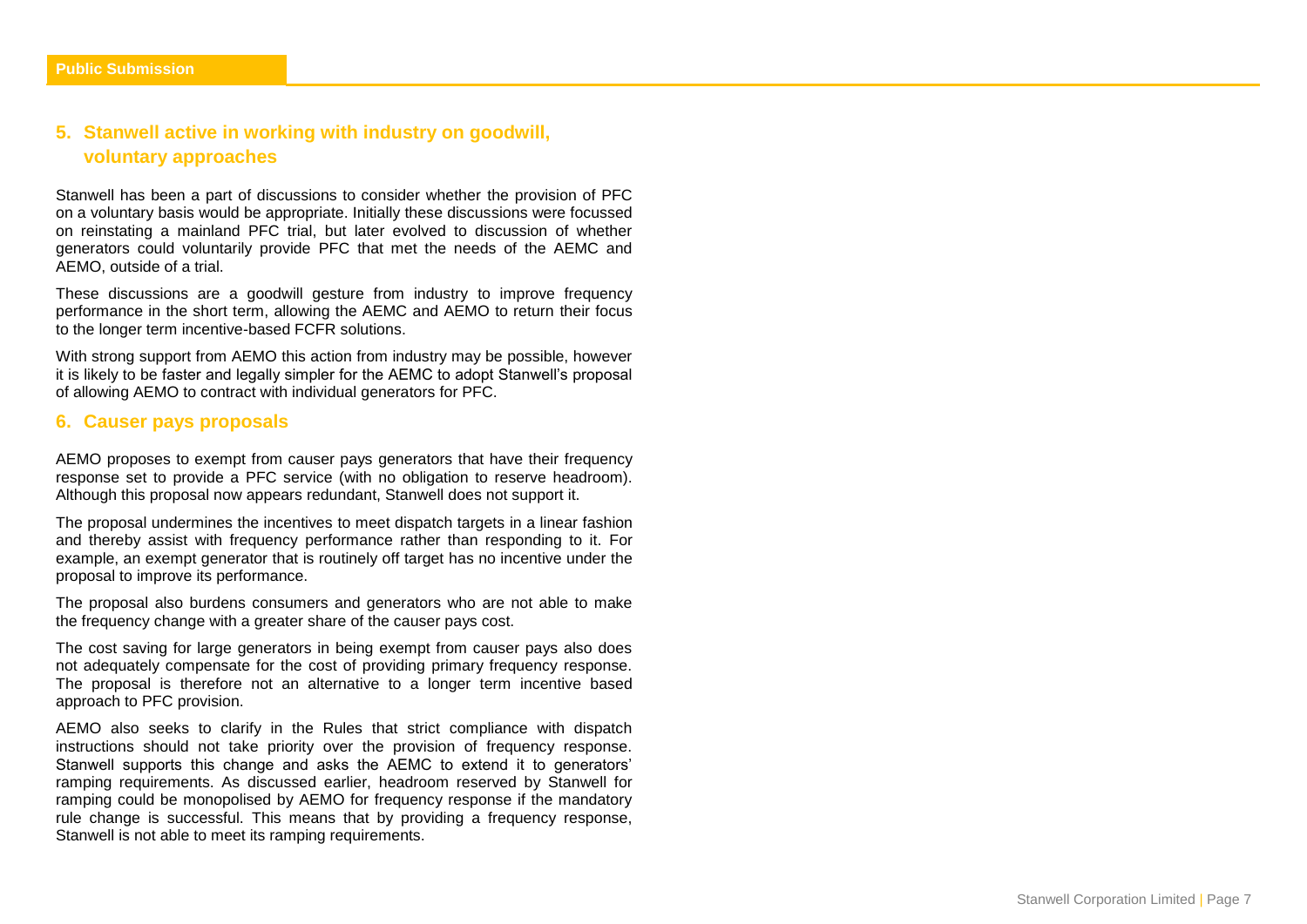# <span id="page-7-0"></span>**7. Appendix 1 – International comparison of selected primary frequency control arrangements**

| <b>Jurisdiction</b>              | <b>Scheme</b>                               | <b>Procurement method</b>                                                                                                                                                                                                                                                                                                       | <b>Remuneration</b>                                              | <b>Deadband</b><br>setting                    | <b>Droop setting</b>                                        | <b>Expected response</b>                                                                                                                                                                                                                                                                                                | <b>Responsibility</b>                  |
|----------------------------------|---------------------------------------------|---------------------------------------------------------------------------------------------------------------------------------------------------------------------------------------------------------------------------------------------------------------------------------------------------------------------------------|------------------------------------------------------------------|-----------------------------------------------|-------------------------------------------------------------|-------------------------------------------------------------------------------------------------------------------------------------------------------------------------------------------------------------------------------------------------------------------------------------------------------------------------|----------------------------------------|
| Eirgrid                          | Primary<br>Operating<br>Reserve<br>(POR)    | Headroom reservation is a<br>market procured resource; non-<br>contracted units are expected to<br>respond with available<br>headroom and operate in<br>frequency sensitive mode.<br>EirGrid procures long term POR<br>reserve contracts through an<br>auction mechanism whereby<br>awarded generators must<br>reserve headroom | Remuneration for<br>capacity reserved<br>and energy<br>delivered | ±0.015Hz                                      | Synchronous:<br>$3 - 5%$<br>Wind:<br>Nominally set<br>at 4% | Response within 5 - 15 seconds (delivered at<br>the frequency nadir)                                                                                                                                                                                                                                                    | <b>Transmission System</b><br>Operator |
| <b>National Grid</b><br>$(GB)^1$ | Mandatory<br>Frequency<br>Response<br>(MFR) | Compulsory for large generators<br>to have capability to provide<br>MFR at time of connection. A<br><b>Mandatory Services Agreement</b><br>allows the TSO to instruct<br>service as required.                                                                                                                                   | Remuneration for<br>capacity reserved<br>and energy<br>delivered | $± 0.015$ Hz                                  | $3 - 5%$                                                    | Primary response: Response within 2 seconds,<br>full response within 10 seconds of an event,<br>sustained for further 20 seconds.<br>High frequency response: Response within 10<br>seconds of an event, sustained indefinitely.                                                                                        | <b>Transmission System</b><br>Operator |
| Italy*<br>(ENTSO-E)              | Primary<br>Frequency<br>Control<br>Service  | All units with nominal power $\geq$<br>10 MVA, excluding those fed by<br>non-programmable renewable.                                                                                                                                                                                                                            | Remuneration for<br>energy delivered                             | Thermal:<br>±0.010Hz<br>Gas/OCGT:<br>±0.010Hz | Thermal: 5-8%<br>Hydroelectric:<br>$2 - 5%$                 | Generators must reach 50% of their final value<br>within 15 seconds with full delivery within 30<br>seconds                                                                                                                                                                                                             | <b>Transmission System</b><br>Operator |
| Spain*<br>(ENTSO-E)              | Primary<br>Frequency<br>Control             | All generating units.<br>Generators incapable of<br>providing primary regulation<br>must provide proof that they<br>have procured their primary<br>regulation obligation from<br>another generating unit.                                                                                                                       | No remuneration                                                  | No intentional<br>deadband                    | $1.5%$ for a<br>frequency<br>deviation of<br>$\pm$ 0.020Hz  | Response shall be fully delivered within 15<br>seconds for a deviation $<$ 100 mHz. In case of<br>deviation $> 100$ mHz<br>- 50% of the reserve must be delivered within 15<br>seconds<br>- 100% of the reserve must be delivered before<br>30 seconds with a minimum linear delivery rate<br>between 15 and 30 seconds | <b>Transmission System</b><br>Operator |

\* Jurisdictions with a mandatory headroom requirement.

<sup>1</sup><https://www.nationalgrideso.com/balancing-services/frequency-response-services/mandatory-response-services?assessment-process>